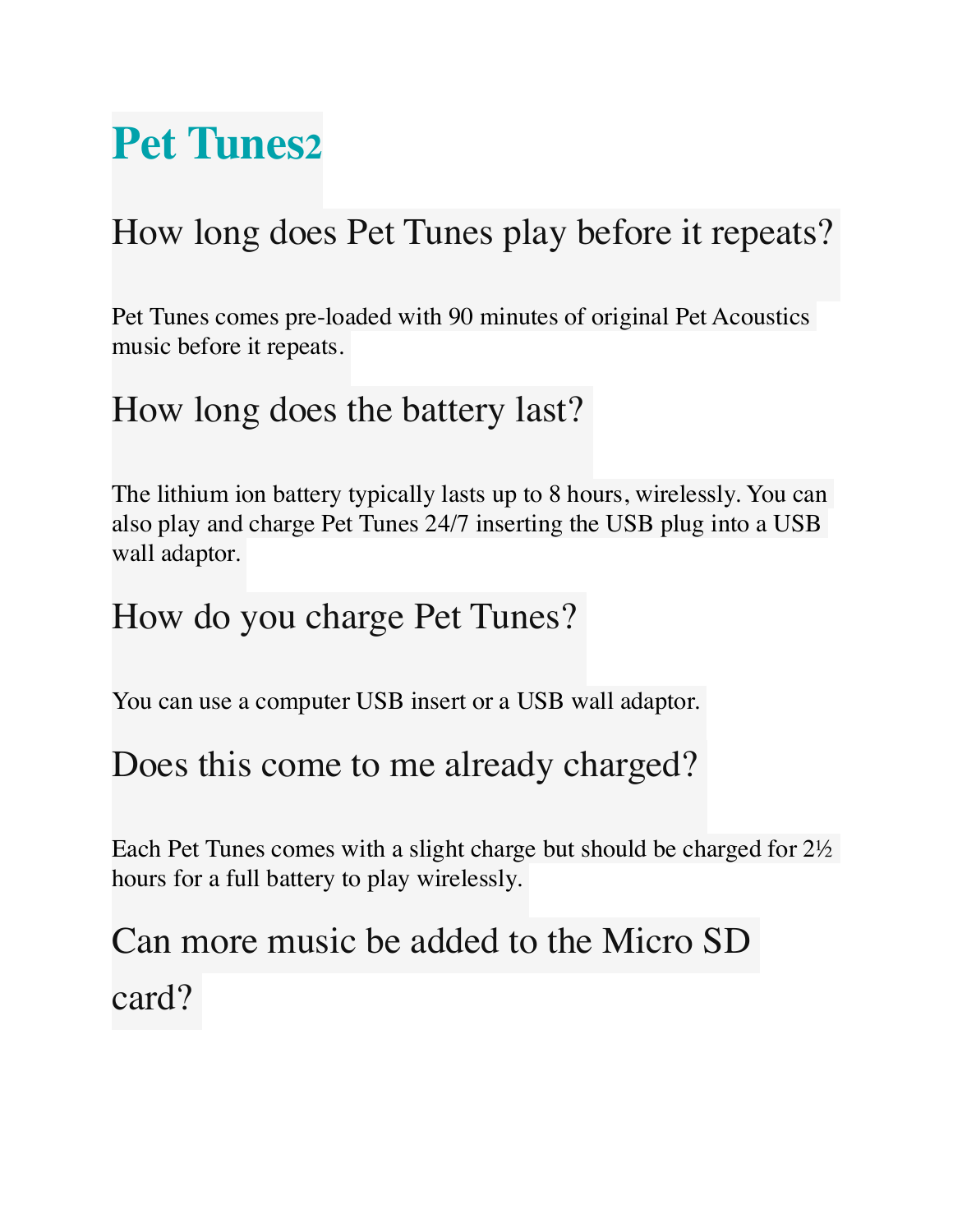We advise putting your selected music on a new Micro SD card which you can exchange with the card already in the Micro SD slot at the top of the Pet Tunes unit. To remove, press the SD card in and it will pop out.

## How do I put more music on it?

You can play any music through the Bluetooth® feature, or pop out the Micro SD card and add other music on a different Micro SD card.

## How do you connect with Bluetooth®?

You can connect your computer, tablet or phone to the Pet Tunes speaker. Enter Bluetooth® pairing mode by holding down the play button until you hear a *chirp*. Now your device is ready to scan for it. Press "Pet Acoustics" to pair.

## Does this come with a cord that also plugs into the wall?

Pet Tunes comes with a USB cord. You can charge the unit to play wirelessly up to 8 hours.

### Can you actually hear the music?

Yes the music is audible for humans and people find the music calming too!